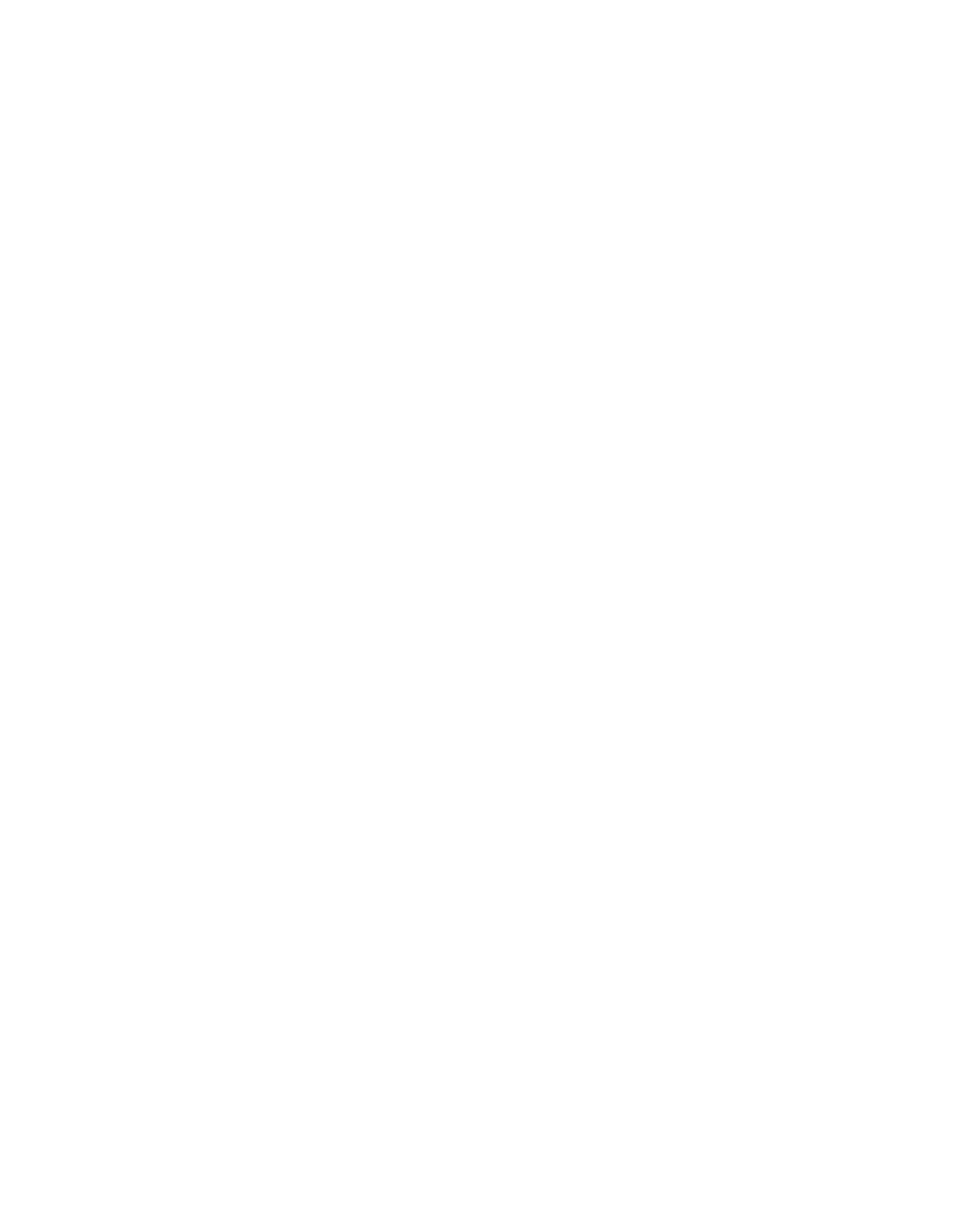# Spring 2021 Undergraduate Course Bulletin

## Table of Contents

| Spring 2021 Undergraduate Academic Calendar  5               |
|--------------------------------------------------------------|
|                                                              |
|                                                              |
|                                                              |
|                                                              |
|                                                              |
| Payment Policy and Procedures for All Students  8            |
|                                                              |
| Tuition And Fees For Summer 2020 - Fall 2020 - Spring 2021 9 |
| Course Fees For Summer 2020 - Fall 2020 - Spring 2021  10    |
|                                                              |
|                                                              |

## How to Search and Register for Classes

- 1. Log into Mercy Connect (**connect.mercy.edu**)
- 2. Select Register for Classes
- 3. Select Look Up Classes
- 4. Select a term (Remember, all undergraduate programs run on as semester schedule), then select submit
- 5. Select Advanced Search
- 6. Filter results for your preferences. Remember to select the campus you prefer to take classes on. For online classes, select Distance Learning
- 7. Select Section Search
- 8. Select the class that works best for your schedule. Remember that R=Thursday, so if a class is listed as TR it meets on Tuesdays and Thursdays.
- 9. Check off the corresponding box on the far left-hand side
- 10. Scroll to the bottom of the search results and select Register

### **Please consider the following:**

- You will not be able to register for over 16 credits without authorization.
- Contact your PACT or COP advisor and they can request this on your behalf
- You will not be able to register for classes that have time conflicts with other classes.
- You can add yourself to the waitlist of a full class



This bulletin is current as of the print date of November 4, 2020. For the most up to date class schedule, registration, payment and refund policies please check online at www.mercy.edu

Mercy College reserves the right to revise or change its academic calendar, rules, charges, fees, schedules, courses, requirements for degrees and any other regulations, policies or practices affecting students whenever considered necessary or desirable. The foregoing changes may include, without limitation, the elimination of courses, and programs.



555 Broadway Dobbs Ferry NY, 10522

1-877-MERCY-GO www.mercy.edu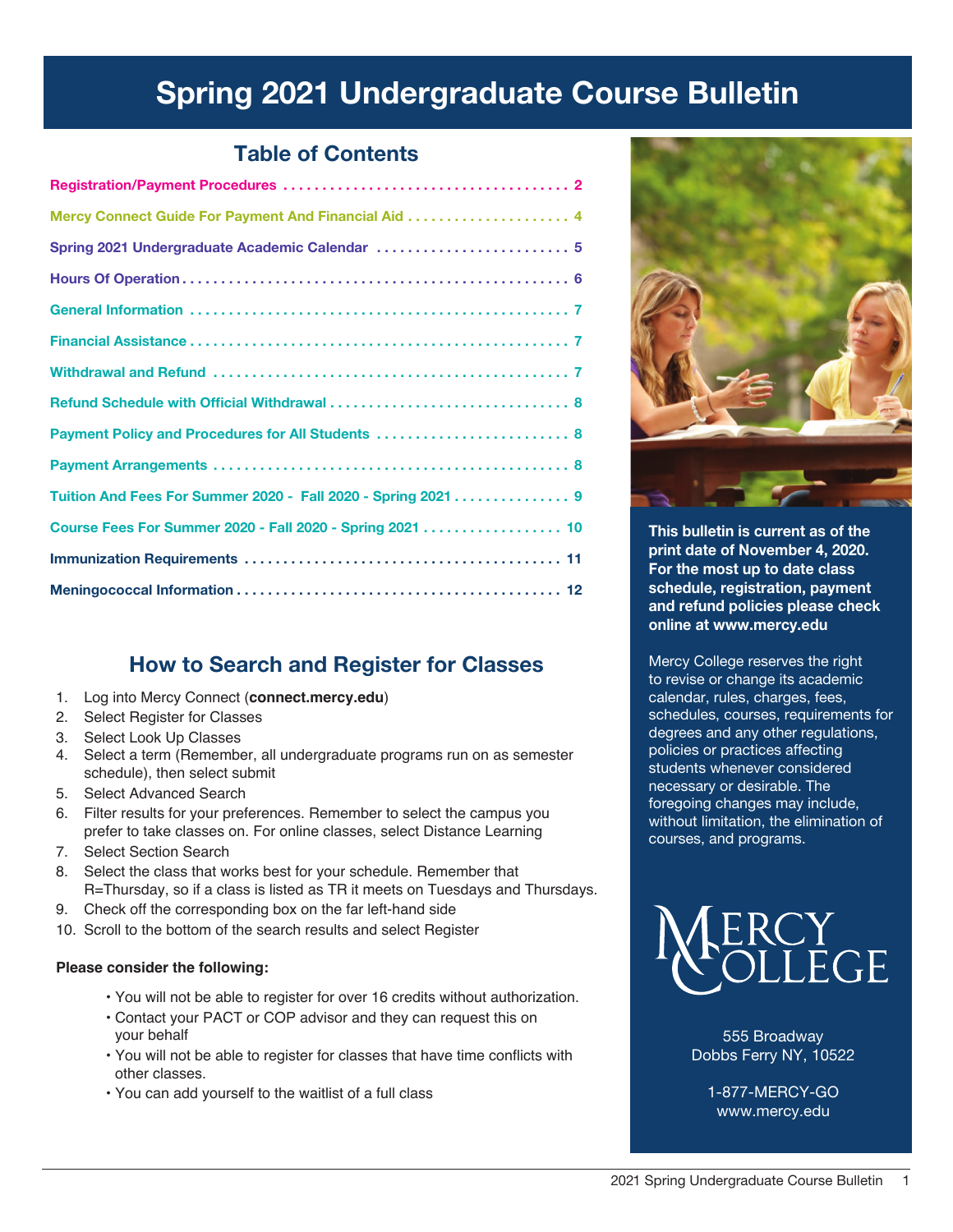# Registration/Payment Procedures

## *In-person and Web registration begins on Wednesday, November 4, 2020*

- You must be in FULL compliance with the New York State Immunization Law. Submit immunization documents to the Office of the Registrar.
- Make and keep an appointment with your mentor or program director to go over your degree requirements and review your transcript on Mercy Connect. If you have transfer credits, pay particular attention to your transfer work, and make sure that you do not enroll in a course for which you have already received credit.
- Review available courses through Mercy Connect.
- Check prerequisites and registration restrictions for each course in which you plan to register by clicking on the CRN and then clicking on the course title. This will tell you the prerequisite.
- Make a list of the courses in which you plan to enroll using a Registration/Schedule Worksheet.
- Clear any holds that prevent registration. Your holds status is available via Mercy Connect by selecting the student tab, then selecting "view holds." If you have any questions about your holds, contact the Office of Enrollment Services at 1-888-464-6737.
- If you intend to use Financial Aid (grants and loans), you MUST file the 2020-21 Free Application for Federal Student Aid (FAFSA). The Office of Enrollment Services will give priority to those who filed by February 15, 2020. If you have not received an award notification prior to the beginning of the semester, please visit the Office of Enrollment Services at your home campus IMMEDIATELY.
- All payment arrangements must be completed by December 30, 2020.

# For questions on your holds, call 1-888-464-6737. We are here to help You!

### To proceed with registration:

- Either process your registration online (see procedures below) or take your registration form, signed by an advisor, to the Office of Enrollment Services to complete your registration.
- You will be required to complete a Student Acknowledgement Statement and Method of Payment Information Form. This will be used to assist you in completing your payment arrangements for the spring term.
- If you have changed your address, submit your change of address request form at the Office of Enrollment Services at your local campus or fax it to 914-674-7516.

#### After you have registered:

- Print your schedule via Mercy Connect.
- Follow through with your payment/financial aid procedures. You may pay online via Mercy Connect. After you have registered:

### Web Registration

#### Registration Instructions for Mercy Connect

Online students who live in the Tri State area must follow the New York State Immunization Law. You can fax your proof of immunization to the Office of the Registrar at 914-674-7516

- After logging into Mercy Connect select the Administrative Services tab at the top of the page. (If you have trouble logging into Mercy Connect, please contact the Helpdesk at helpdesk@mercy.edu or 914-674-7526.)
- To register for classes, choose Student and Financial Aid.
- On the Student and Financial Aid page, choose Registration to view the Registration Menu.
- You must select a term before you can access the options on the Registration Menu. Click Select Term on the Registration Menu.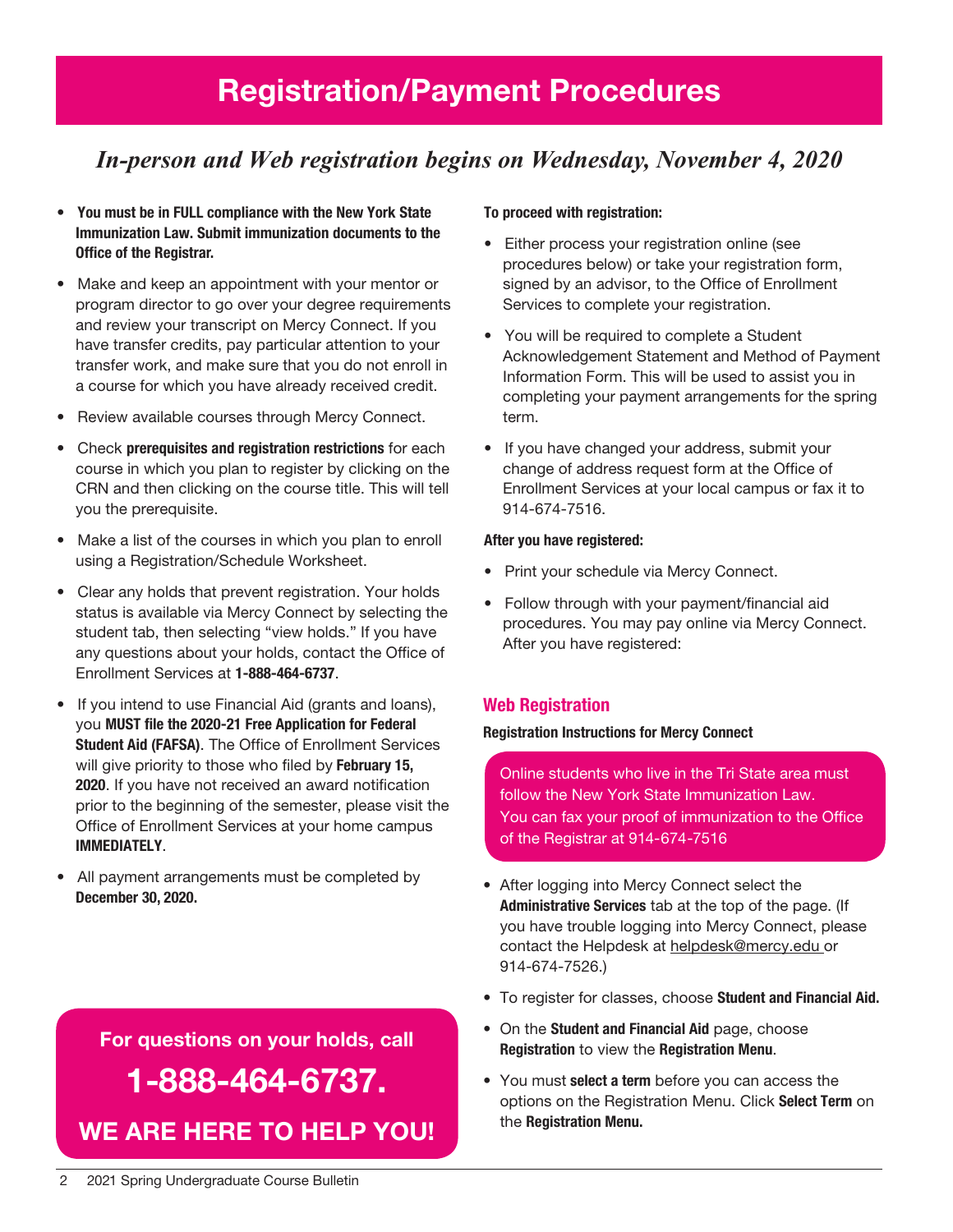- Spring 2021 Trimester (OT & PT)
- Spring 2021 Quarter (Accounting, Health Service Mgmt., Human Resources, Internet Business, MBA)
- Spring 2021 Semester for all other programs Highlight the term, and click the Submit Term button. This will return you to the Registration Menu.
- The first time you select add or drop classes for a term you will be required to complete a Student Acknowledgement Statement and Method of Payment Information Form. This information will be used to assist you in completing your payment arrangements for the spring term.
- If you want to search for classes, click the Class Search button at the bottom of the page. This brings you to the Look Up Classes page. On this page, you can search for classes using specific criteria. You must select the subject name and any other criteria you wish to specify (course number, campus, etc.) however only the subject name is required. After selecting the criteria, click Class Search.
- On the Look Up Classes page, a listing of classes fitting the criteria you specified will appear. Class information, such as dates, days, time, campus, and seats available will appear for each class listing. If you wish to register for a class, check the box in front of the CRN and click Register. If there is a C in the box, the class is closed. If there is an X in the box it has been cancelled. If you are on hold you will not be able to check any boxes.
- If you do not have to look up classes because you already know the Course Reference Number (CRN) choose Add or Drop Classes from the Registration Menu. Then enter the CRNs in the boxes (one CRN per box). After entering the CRNs click the Submit Changes button. (If you receive an error message on the Add/Drop Classes page, check your schedule of classes or contact your advisor.)
- To Drop a Class In the second column, 'Action' there is a window with a down arrow. Click on the arrow and a message should appear indicating 'Web Drop'. Click this and then at the bottom of the form click on 'Submit Changes'. If the message (web drop) does not appear in the window the period for dropping through the web is over and you should contact your advisor. Please see Withdrawals and Refunds.
- You can view your schedule by clicking Detail Schedule on the Registration Menu. To get to the Registration Menu, click the menu icon on the toolbar located in the top right corner of the page. If you want to print your class schedule, click the printer icon on your web browser's toolbar. Before you logout, click on Account Summary from the Student Account menu under Student and Financial Aid. Make sure you have made the necessary arrangements to cover your tuition using grants, loans, payment plan, etc.

## We are here to help you:

#### Undergraduate Advising: contact your mentor or program director

Registration Holds: Student Services Support Center at 1-888-464-6737

Financial Aid: Student Services Support Center at 1-888-464-6737

Graduate Academic holds: contact your School Dean

Computer helpdesk: helpdesk@mercy.edu or 914-674-7526

| <b>Subject, Course #, Title</b> | <b>CRN Number</b> | <b>Credit</b> | Day | <b>Time</b> |
|---------------------------------|-------------------|---------------|-----|-------------|
|                                 |                   |               |     |             |
|                                 |                   |               |     |             |
|                                 |                   |               |     |             |
|                                 |                   |               |     |             |
|                                 |                   |               |     |             |
|                                 |                   |               |     |             |
|                                 |                   |               |     |             |
|                                 |                   |               |     |             |

### Registration/Schedule Worksheet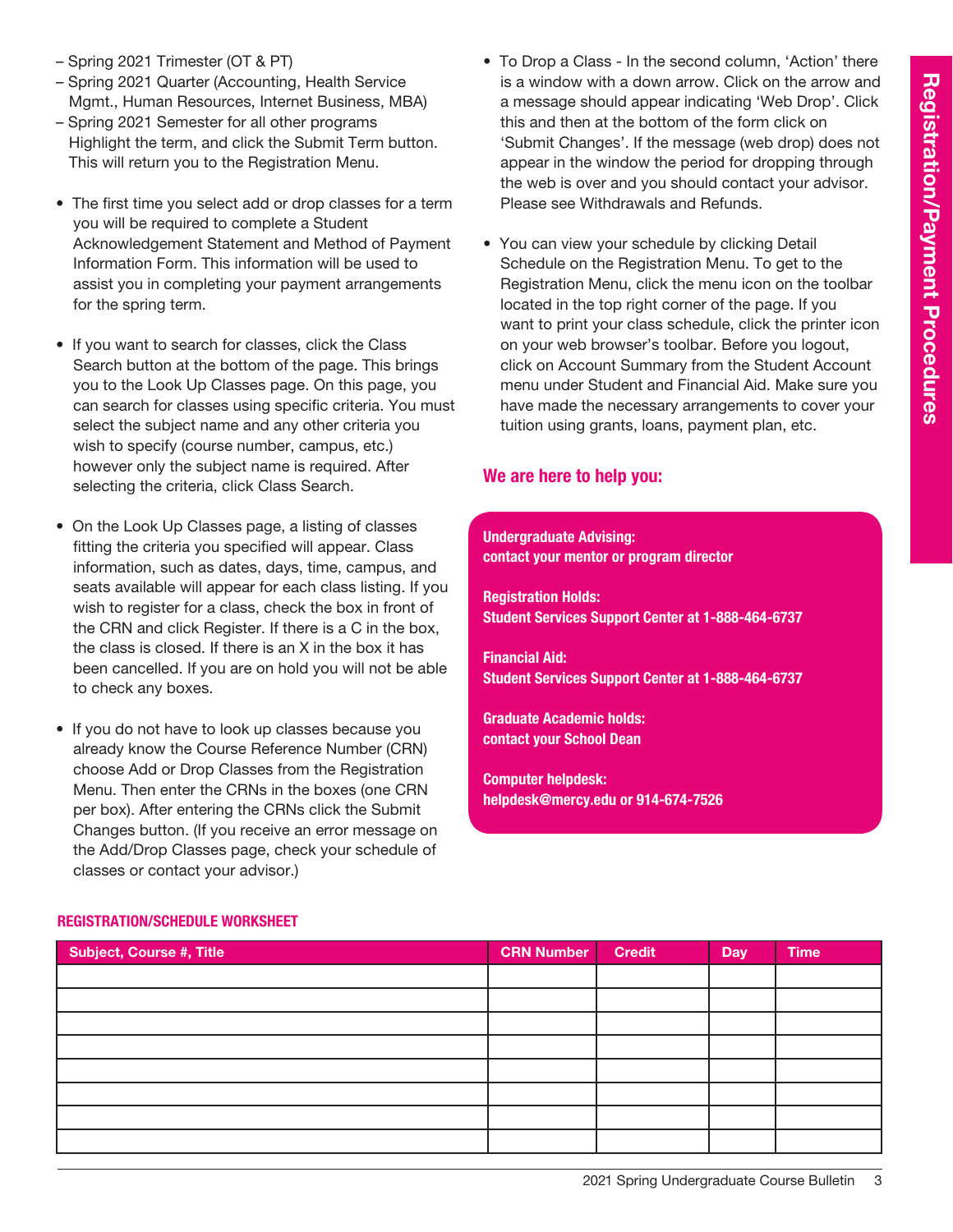# Mercy Connect Guide for Payment and Financial Aid



## ...your gateway to the **Mercy College community**

## OBTAINING YOUR MERCY COLLEGE CONNECT ACCOUNT

- 1. Navigate to http://connect.mercy.edu
- 2. Click on "Get your Username and Password" on the left
- **3.** Enter the required information, and click SUBMIT.
- 4. This will provide you with your Username and PIN number for Mercy Connect and Blackboard, the College's online course system

## ACCESSING YOUR STUDENT ACCOUNT

- 1. Go to http://connect.mercy.edu
- 2. Click on "Get your Username and Password" on the left
- **3.** Click on the Academic Services tab at the right side of the page
- 4. Select Administrative Services
- 5. Select Student & Financial Aid
- 6. Click on "Student Account"
- 7. Select Term to review current charges and financial aid package

## Mercy College homepage to obtain entrance/exit counseling:

- 1. Go to Mercy College Homepage at www.mercy.edu
- 2. Go to Admissions & Financial Aid
- 3. Click Get Financial Aid
- 4. Scroll to the bottom and Click Financial Aid Forms
- **5.** Select the respective links for Entrance or Exit Counseling

### Cancellation and Schedule Change Policy

The College reserves the right to revise, change schedule or cancel any course whenever considered necessary or desirable. Course cancellation information is posted in Mercy Connect. Students are also notified via Mercy Connect e-mail.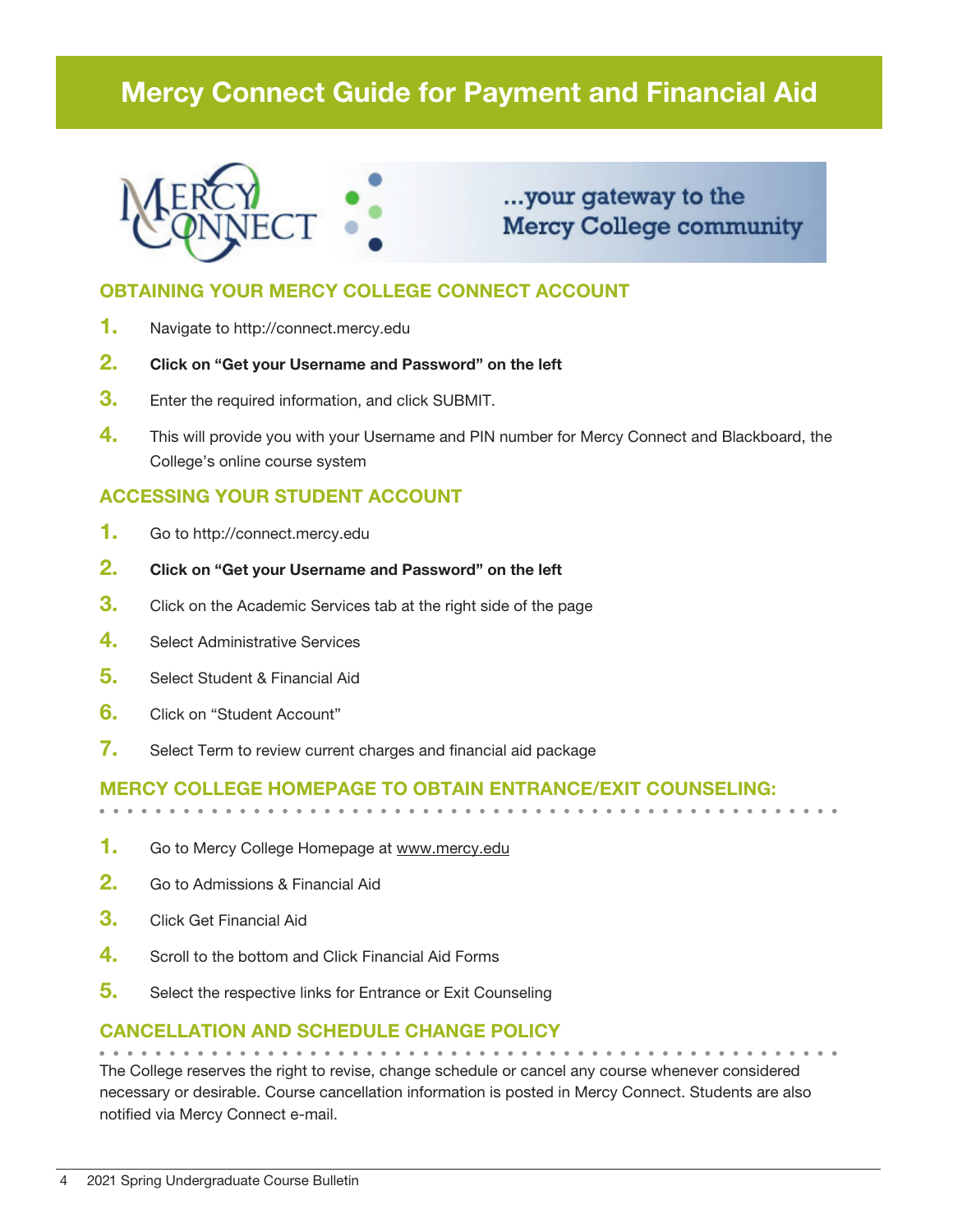# Spring 2021 Undergraduate Academic Calendar

All terms follow the schedule for observed Federal holidays, as outlined in the term A schedule.

#### TERM A (15 WEEK TERM) Wednesday, January 20 – Tuesday, May 11

| Monday, January 18    | Martin Luther King, Jr. Day: College Holiday                      |
|-----------------------|-------------------------------------------------------------------|
| Wednesday, January 20 | Spring Term A Begins                                              |
| Tuesday, January 26   | Last Date for Registration and Change of Program                  |
| Monday, February 15   | Presidents' Day: College Holiday                                  |
| Tuesday, March 9      | Faculty Seminar Day: Only Classes Beginning at or after 4 PM Meet |
| Tuesday, March 16     | Last Day for Course Withdrawal with a "W"                         |
| Tuesday May 11        | Spring Term A ends                                                |
| Wednesday, May 19     | Commencement Day One (To Be Determined)                           |
| Thursday, May 20      | Commencement Day Two (To Be Determined)                           |
| Friday, May 28        | College Holiday                                                   |
| Monday, May 31        | Memorial Day: College Holiday                                     |

#### TERM B (8 WEEK TERM) Wednesday, January 20 – Tuesday, March 16

| Monday, January 18    | Martin Luther King, Jr. Day: College Holiday                      |
|-----------------------|-------------------------------------------------------------------|
| Wednesday, January 20 | Spring Term B Begins                                              |
| Tuesday, January 26   | Last Date for Registration and Change of Program                  |
| Monday, February 15   | Presidents' Day: College Holiday                                  |
| Tuesday, February 16  | Last Day for Course Withdrawal with a "W"                         |
| Tuesday, March 9      | Faculty Seminar Day: Only Classes Beginning at or after 4 PM Meet |
| Tuesday, March 16     | Spring Term B Ends                                                |
|                       |                                                                   |

#### TERM C (8 WEEK TERM) Wednesday, March 17 – Tuesday, May 11

| Wednesday, March 17 | Spring Term C Begins                             |
|---------------------|--------------------------------------------------|
| Tuesday, March 23   | Last Date for Registration and Change of Program |
| Tuesday, April 13   | Last Day for Course Withdrawal with a "W"        |
| Tuesday, May 11     | Spring Term C Ends                               |

TERM E (4 WEEK TERMS) – Organizational Management (EDGE) Wednesday, January 20 – Tuesday, May 11

| E1 | Wednesday, January 20 - Tuesday, February 16 |                                                                  |
|----|----------------------------------------------|------------------------------------------------------------------|
|    | Tuesday, January 26                          | Last Day for Registration and Change of Program                  |
|    | Tuesday, February 2                          | Last Day for Course Withdrawal with a "W"                        |
|    | Monday, February 15                          | Presidents' Day: College Holiday                                 |
| E2 | Wednesday, February 17 - Tuesday, March 16   |                                                                  |
|    | Tuesday, February 23                         | Last Day for Registration and Change of Program                  |
|    | Tuesday, March 9                             | Faculty Seminar Day: Only classes beginning at or after 4PM Meet |
|    | Tuesday, March 2                             | Last Day for Course Withdrawal with a "W"                        |
| E3 | Wednesday, March 17 - Tuesday, April 20      |                                                                  |
|    | Tuesday, March 23                            | Last Day for Registration and Change of Program                  |
|    | Tuesday, April 6                             | Last Day for Course Withdrawal with a "W"                        |
| E4 | Wednesday, April 21 - Tuesday, May 11        |                                                                  |
|    | Tuesday, April 27                            | Last Day for Registration and Change of Program                  |
|    | Tuesday, May 4                               | Last Day for Course Withdrawal with a "W"                        |

\*See refund table on page 8 for financial liability.

THE COLLEGE RESERVES THE RIGHT TO EXTEND ANY TERM IN THE EVENT OF CLASS CANCELLATIONS DUE TO WEATHER AND/OR OTHER EMERGENCY.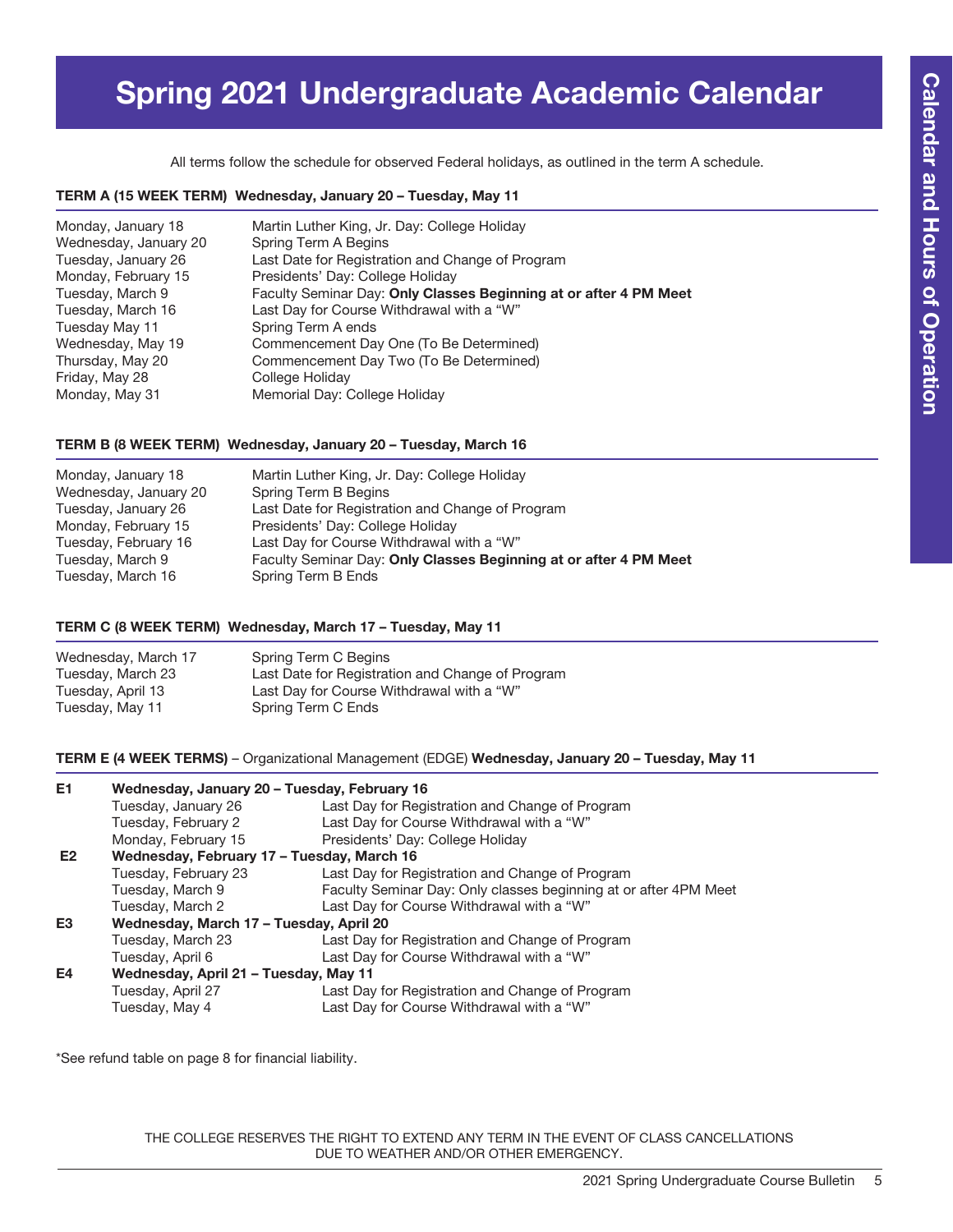| <b>HOURS OF OPERATION</b>                                      |  |  |  |  |  |  |
|----------------------------------------------------------------|--|--|--|--|--|--|
| <b>PACT</b><br><b>Admissions</b><br><b>Enrollment Services</b> |  |  |  |  |  |  |

| <b>Dobbs Ferry</b> |                     |                     |                     |
|--------------------|---------------------|---------------------|---------------------|
| Monday             | $9:00$ am - 7:00 pm | $8:30$ am - 7:00 pm | $9:00$ am - 7:00 pm |
| Tuesday            | $9:00$ am - 7:00 pm | $8:30$ am - 7:00 pm | 9:00 am - 7:00 pm   |
| Wednesday          | $9:00$ am - 7:00 pm | $8:30$ am - 7:00 pm | $9:00$ am - 7:00 pm |
| Thursday           | $9:00$ am - 7:00 pm | $8:30$ am - 7:00 pm | $9:00$ am - 7:00 pm |
| Friday             | $9:00$ am - 5:00 pm | $9:00$ am - 5:00 pm | $9:00$ am - 5:00 pm |

| <b>Bronx</b> |                     |                     |                     |
|--------------|---------------------|---------------------|---------------------|
| Monday       | $9:00$ am - 7:00 pm | $9:00$ am - 7:00 pm | $9:00$ am - 7:00 pm |
| Tuesday      | $9:00$ am - 7:00 pm | $9:00$ am - 7:00 pm | $9:00$ am - 7:00 pm |
| Wednesday    | $9:00$ am - 7:00 pm | $9:00$ am - 7:00 pm | $9:00$ am - 7:00 pm |
| Thursday     | $9:00$ am - 7:00 pm | $9:00$ am - 7:00 pm | $9:00$ am - 7:00 pm |
| Friday       | $9:00$ am - 5:00 pm | $9:00$ am - 5:00 pm | $9:00$ am - 5:00 pm |

| <b>Manhattan</b> |                     |                     |                     |
|------------------|---------------------|---------------------|---------------------|
| Monday           | $9:00$ am - 7:00 pm | $9:00$ am - 7:00 pm | $9:00$ am - 7:00 pm |
| Tuesday          | $9:00$ am - 7:00 pm | $9:00$ am - 7:00 pm | $9:00$ am - 7:00 pm |
| Wednesday        | $9:00$ am - 7:00 pm | $9:00$ am - 7:00 pm | $9:00$ am - 7:00 pm |
| Thursday         | $9:00$ am - 7:00 pm | $9:00$ am - 7:00 pm | $9:00$ am - 7:00 pm |
| Friday           | $9:00$ am - 5:00 pm | $9:00$ am - 5:00 pm | $9:00$ am - 5:00 pm |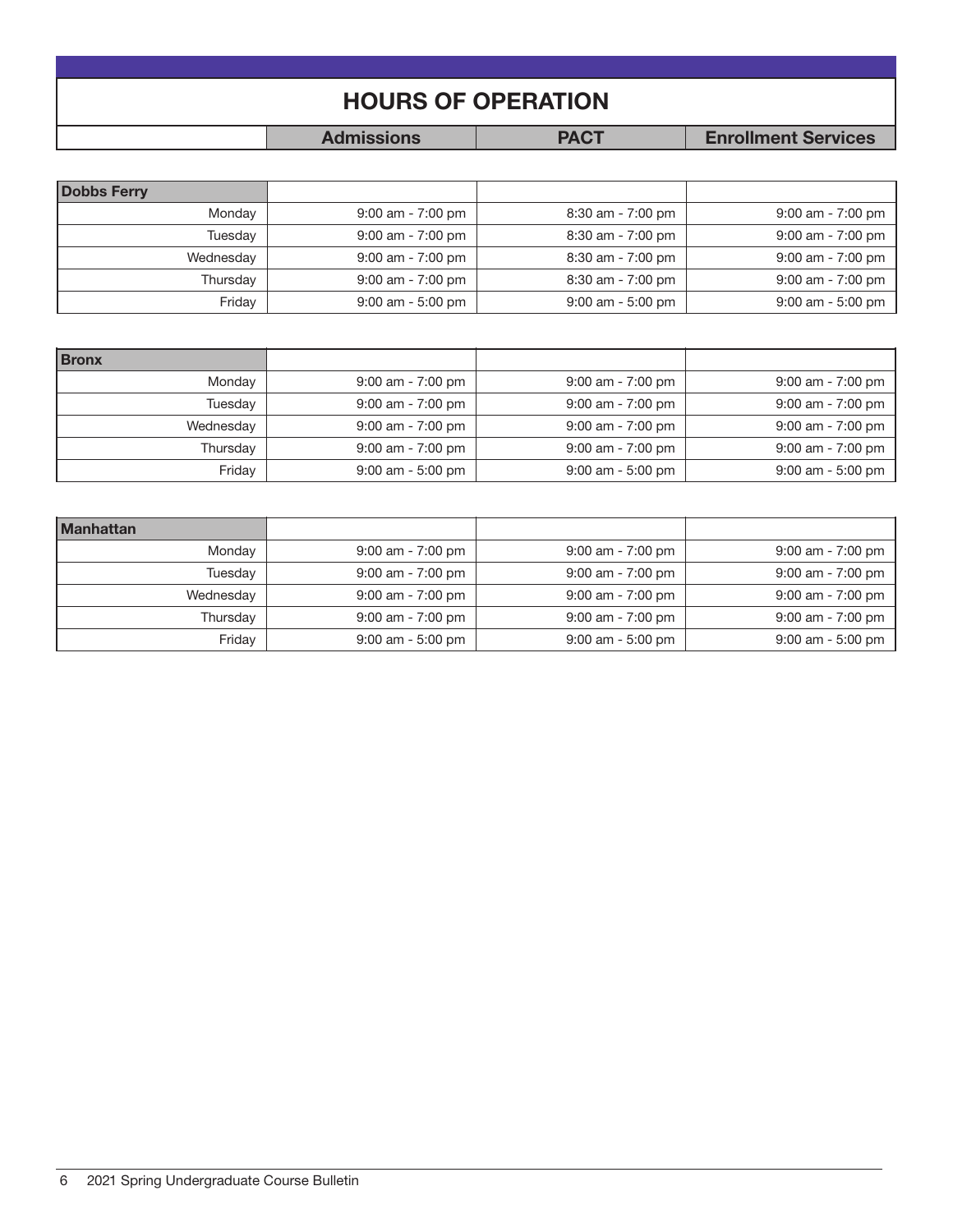# General Information

## Non-Degree Seeking Students

Non-Degree Seeking Students (Non-Matriculating) Students who wish to enroll in courses for college credit on a non-matriculating (non-degree) basis may register for those courses without making a formal application for admission to Mercy College. However, all nonmatriculating students must meet with an admissions counselor to complete a non-degree form and to have the desired courses approved.

Non-matriculated students are not eligible for Federal, State or Institutional Financial Aid. For payment options or assistance with financial aid requirements, an appointment with a Enrollment Services Staff member is recommended. You are welcome to the Office of Enrollment Services at any of our four campus locations or may phone the Office of Admissions to become a matriculated student at 877-MERCY-GO.

### Financial Assistance

The Office of Enrollment Services communicates with students both via Mercy Connect and via US Mail. Requests for required documentation and financial aid award package notifications are sent as both a targeted email message, and via US Mail. To expedite processes, students are encouraged to login to Mercy Connect weekly to check for these messages. Directions for using Mercy Connect are available in the Mercy Connect Section of this bulletin. Additionally, you are welcome to visit one of our campus Office of Enrollment Services if you need personalized assistance. Finally, you may also

| <b>Athletic Scholarships</b>              | 914-674-7566 |                |  |
|-------------------------------------------|--------------|----------------|--|
|                                           |              |                |  |
| <b>Academic Scholarships 888-464-6737</b> |              |                |  |
|                                           |              |                |  |
| <b>Account or Financial Aid status</b>    |              | 1-888-464-6737 |  |

### Withdrawals and Refunds

Students wishing to withdraw from courses for which they have registered MUST file an official withdrawal. Ceasing to attend classes does not constitute an official withdrawal. If you do not officially withdraw it will result in the issuance of a grade of "FW" which will be calculated into the student's GPA as an "F" and may result in dismissal. In addition this status will be reported to the Office of Enrollment Services and may result in a reevaluation and possibly a reduction of financial aid funds. Notification to the instructor or to any other office does not constitute an official withdrawal. An official withdrawal may be processed in person at any Enrollment Services Office, or via Mercy Connect.

Withdrawal from class(es) does not necessarily entitle a student to a refund of tuition and fees paid, or to a reversal of tuition charged. Refunds will be made in accordance with the refund schedule. The date of withdrawal will be the date the official withdrawal form is entered into the computer, not the last date of class attendance. Students who receive financial aid should contact a Enrollment Services counselor.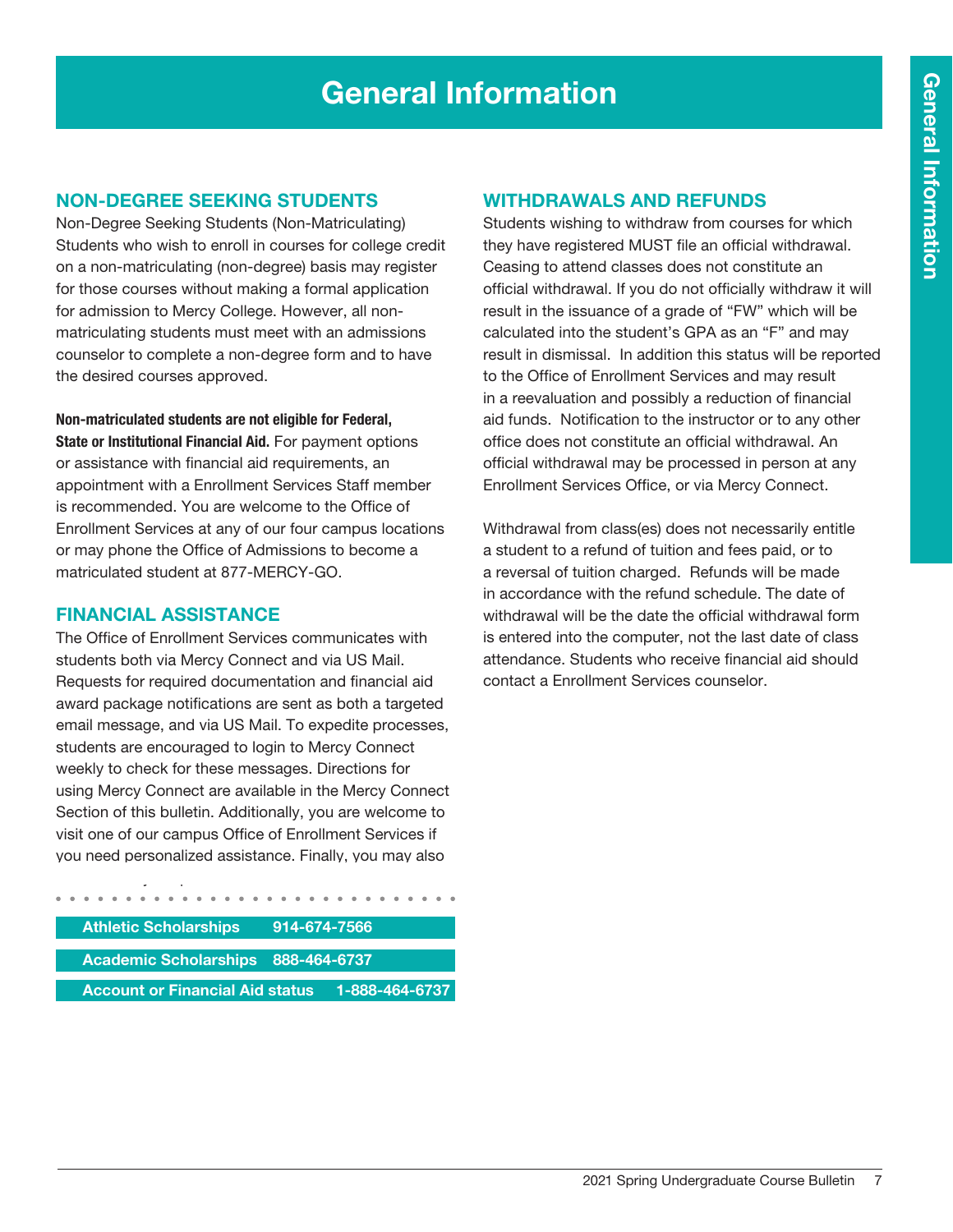## Refund Schedule with Official Withdrawal

(Dates indicate the last day on which the official withdrawal may be processed)

#### UNDERGRADUATE PROGRAMS

|                | 100%              | 80%               | 50%    | 0%                |
|----------------|-------------------|-------------------|--------|-------------------|
| <b>TERM A</b>  | Jan 26            | Feb 02            | Feb 09 | Feb 10            |
| <b>TERM B</b>  | Jan 26            | Feb 02            |        | Feb 03            |
| <b>TERM C</b>  | Mar 23            | Mar 30            |        | <b>Mar 31</b>     |
| <b>TERM E1</b> | Jan 26            | Jan 29            |        | Jan 30            |
| TERM E2        | Feb <sub>23</sub> | Feb <sub>26</sub> |        | Feb <sub>27</sub> |
| TERM E3        | Mar 23            | Mar 26            |        | <b>Mar 27</b>     |
| TERM E4        | Apr 27            | Apr 30            |        | May 01            |

Students that withdraw during any part of the refund period and have deferred payment via third party (whether financial aid, employer, etc) arrangements will be responsible for all tuition and related fees regardless if eligibility of such arrangements for disbursement and/or payment have been established prior to withdrawal.

Credit granted for tuition charged to American Express, Discover, MasterCard or VISA will be credited to the student's Mercy College account.

Refunds will be granted only for credit that appears on the student's account. The processing of refunds from loans, financial aid award, or other third party reimbursement cannot begin prior to the time the College certifies eligibility and/or receives and posts the funds to the student's account. Refund checks are made payable to the student and mailed to the student's home address.

Refunds resulting from a Parent Plus Loan will be made payable to the parent and mail to the parent's address on record.

## Payment Policy and Procedures for all Students

To best serve your financial needs as a student at Mercy College, it is important to familiarize yourself with the College's payment policy. The following is a brief summary of those policies, for further information please refer to our web site or call 1-888-464-6737.

Acceptable payment arrangements must be made three weeks before the first day of each term. Acceptable payment arrangements include payment in full or approved financial aid and a payment plan covering the balance in full. Students who have not made satisfactory payment arrangements will incur monthly late fees, and will have registration/transcript holds placed on their accounts. Prior balances must be paid in full.

## Acceptable Payment Arrangements include:

- 
- Checks and credit cards (American Express, Discover, MasterCard, VISA)
- Official Scholarship Notification
- Company Reimbursement Written authorization on company letterhead, signed by a supervisor, specifying that payment will be made directly to Mercy College
- Employee Reimbursement Tuition Reimbursement Agreement must be signed
- Approved Financial Aid grants and loans
- Payment Plan Agreements Interest-Free Monthly Payment Option Plan
- Nelnet/Tuition Management Systems apply at: mercy.afford.com or 1-800-722-4867
- Mercy College Payment Plan apply at: mercy.afford.com
- *Note: Students eligible for the maximum amount of financial aid and grants are still responsible for the difference between tuition and fee charges and full grant eligibility.*

*A payment plan or supplemental private loan may be required to cover the balance due.*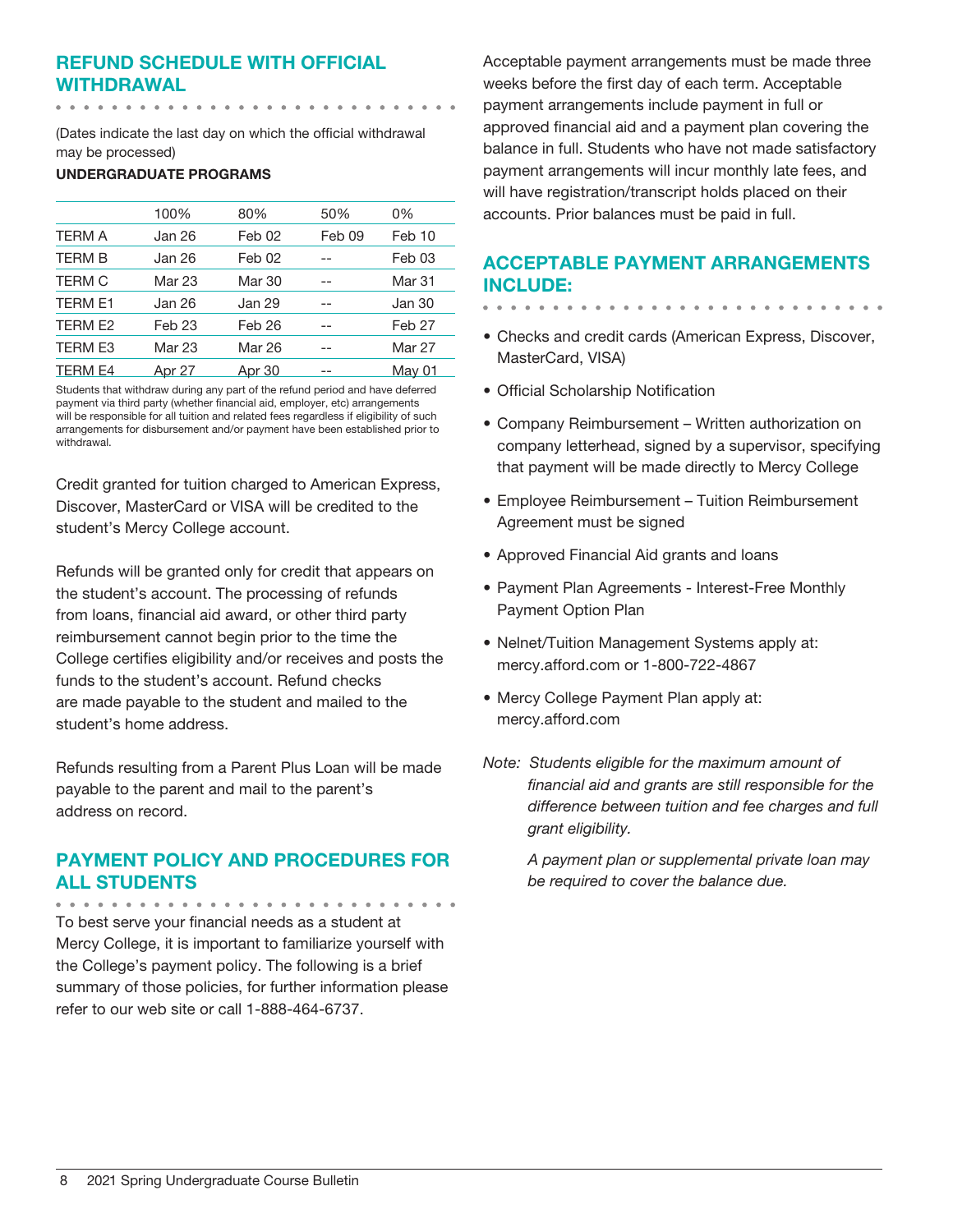# Tuition and Fees for Summer 2020 - Fall 2020 - Spring 2021

| <b>Undergraduate Tuition</b>                                         | Full time (12 credits or more)<br>Part time (less than 12 credits)  | \$         | \$9,789.00<br>823.00     | per term                 |
|----------------------------------------------------------------------|---------------------------------------------------------------------|------------|--------------------------|--------------------------|
| <b>Undergraduate Registration Fee</b>                                | 12 credits or more                                                  |            | 400.00                   | per credit<br>per term   |
|                                                                      | Less than 12 credits                                                | \$         | 200.00                   | per term                 |
| <b>Undergraduate Program Fees</b>                                    | Business Honors Program: One-time fee                               | \$         | 300.00                   | 1st term                 |
| (Fall and Spring Terms Only)                                         | Computer Arts & Technology: greater than 6 credits                  |            | 800.00                   | per term                 |
|                                                                      | Computer Arts & Technology: 6 credits or less                       | \$\$       | 400.00                   | per term                 |
|                                                                      | <b>Computer Science</b>                                             |            | 75.00                    | per term                 |
|                                                                      | Cybersecurity                                                       |            | 75.00                    | per term                 |
|                                                                      | <b>Information Systems</b>                                          | \$\$\$\$\$ | 75.00                    | per term                 |
|                                                                      | Media Studies: greater than 6 credits                               |            | 150.00                   | per term                 |
|                                                                      | Media Studies: 6 credits or less                                    |            | 75.00                    | per term                 |
|                                                                      | Music Industry & Technology: greater than 6 credits                 |            | 700.00                   | per term                 |
|                                                                      | Music Industry & Technology: 6 credits or less                      | \$         | 350.00                   | per term                 |
|                                                                      | Nursing Program: 1st year students                                  | \$         | 800.00                   | per term                 |
|                                                                      | Nursing Program: 2nd year students                                  | \$         | 1,500.00                 | per term                 |
|                                                                      | Nursing Program: 3rd year students                                  | \$         | 1,500.00                 | per term                 |
|                                                                      | Nursing Program: 4th year students                                  | \$         | 1,500.00                 | per term                 |
|                                                                      | RN to BSN Program                                                   | \$         | 62.50                    | per term                 |
|                                                                      | Clinical Lab Science: 4th year students                             | \$         | 300.00                   | per term                 |
| <b>Fully Online RN to BSN Program</b>                                | Tuition per credit                                                  | \$         | 452.00                   | per credit               |
|                                                                      | Registration Fee - 12 credits or more                               |            | 400.00                   | per term                 |
|                                                                      | Registration Fee - Less than 12 credits                             | \$         | 200.00                   | per term                 |
|                                                                      | RN to BSN Program                                                   | \$         | 62.50                    | per term                 |
| <b>ASDBS - 2nd Degree Nursing</b><br>(Fall, Spring and Summer Terms) | Nursing - 2nd Degree ASDBS                                          |            | $\overline{\$}$ 1,500.00 | per term                 |
| <b>Graduate Tuition</b>                                              | <b>Business Administration</b>                                      | \$         | 948.00                   | per credit               |
|                                                                      | <b>Business Analytics</b>                                           | \$         | 948.00                   | per credit               |
|                                                                      | <b>Communication Disorders</b>                                      | \$         | 1,020.00                 | per credit               |
|                                                                      | <b>Computer Science</b>                                             | \$         | 927.00                   | per credit               |
|                                                                      | Counseling                                                          | \$         | 927.00                   | per credit               |
|                                                                      | Cybersecurity                                                       |            | 948.00                   | per credit               |
|                                                                      | Education                                                           |            | 927.00                   | per credit               |
|                                                                      | English Literature                                                  | 88888      | 927.00                   | per credit               |
|                                                                      | <b>Family Nurse Practitioner</b>                                    |            | 927.00                   | per credit               |
|                                                                      | <b>Health Services Management</b>                                   |            | 927.00                   | per credit               |
|                                                                      | Human Resource Management                                           |            | 948.00                   | per credit               |
|                                                                      | Marriage & Family Therapy                                           |            | 927.00                   | per credit               |
|                                                                      | Mental Health Counseling                                            | \$         | 927.00                   | per credit               |
|                                                                      | Nursing                                                             | \$<br>\$   | 927.00                   | per credit               |
|                                                                      | Occupational Therapy<br>Organizational Leadership                   | \$         | 1,020.00<br>948.00       | per credit<br>per credit |
|                                                                      | <b>Physical Therapy</b>                                             | \$         | 1,020.00                 | per credit               |
|                                                                      | Physician Assistant Studies                                         | \$         | 1,065.00                 | per credit               |
|                                                                      | Psychology                                                          | \$         | 927.00                   | per credit               |
|                                                                      | <b>Public Accounting</b>                                            |            | 948.00                   | per credit               |
|                                                                      | <b>Public Administration</b>                                        | \$         | 927.00                   | per credit               |
|                                                                      | School Building Leadership                                          | \$         | 927.00                   | per credit               |
|                                                                      | <b>School District Leader</b>                                       | \$         |                          | 927.00 per credit        |
|                                                                      | School Psychology                                                   | \$         |                          | 927.00 per credit        |
|                                                                      | Web Strategy and Design                                             | \$         | 948.00                   | per credit               |
| <b>Graduate Registration Fee</b>                                     | 12 credits or more                                                  | \$         | 400.00                   | per term                 |
|                                                                      | Less than 12 credits                                                | \$         | 200.00                   | per term                 |
| <b>Graduate Fees</b>                                                 | <b>Graduate Nursing</b><br>Physician Assistant - 1st year students  | \$<br>\$   | 325.00                   | per term                 |
|                                                                      |                                                                     |            | 300.00                   | per term                 |
|                                                                      | Physician Assistant - Final program year<br><b>Physical Therapy</b> | \$<br>\$   | 275.00<br>150.00         | per term<br>per term     |
|                                                                      | Occupational Therapy - 1st year students                            | \$         | 330.00                   | per term                 |
|                                                                      | Occupational Therapy - 2nd year students                            | \$         | 200.00                   | per term                 |
|                                                                      | Communication Disorders - 1st year students                         | \$         | 225.00                   | per term                 |
| <b>Transcript Fee</b>                                                | <b>Official Transcript</b>                                          |            | Free                     |                          |
|                                                                      | <b>Unofficial Transcript</b>                                        | \$         | 5.00                     | per copy                 |
| <b>International Student Fee</b>                                     | <b>First Time Enrolled Fee</b>                                      | \$         | 450.00                   | per program              |
| <b>Application Fee</b>                                               | Undergraduate                                                       | \$         | 40.00                    |                          |
|                                                                      | Graduate                                                            | \$         | 40.00                    |                          |
|                                                                      | Graduate-OT/PT/OM Programs                                          | \$         | 62.00                    |                          |
| <b>Audit Fee</b>                                                     |                                                                     |            | 50% of tuition           |                          |
| <b>Late Payment Fee</b>                                              | For each late payment                                               | \$         | 100.00                   | each                     |
| <b>Late Registration Fee</b>                                         |                                                                     | \$         | 100.00                   | each                     |
| <b>Returned Check Fee</b>                                            |                                                                     | \$         | 20.00                    | each                     |
|                                                                      |                                                                     |            |                          |                          |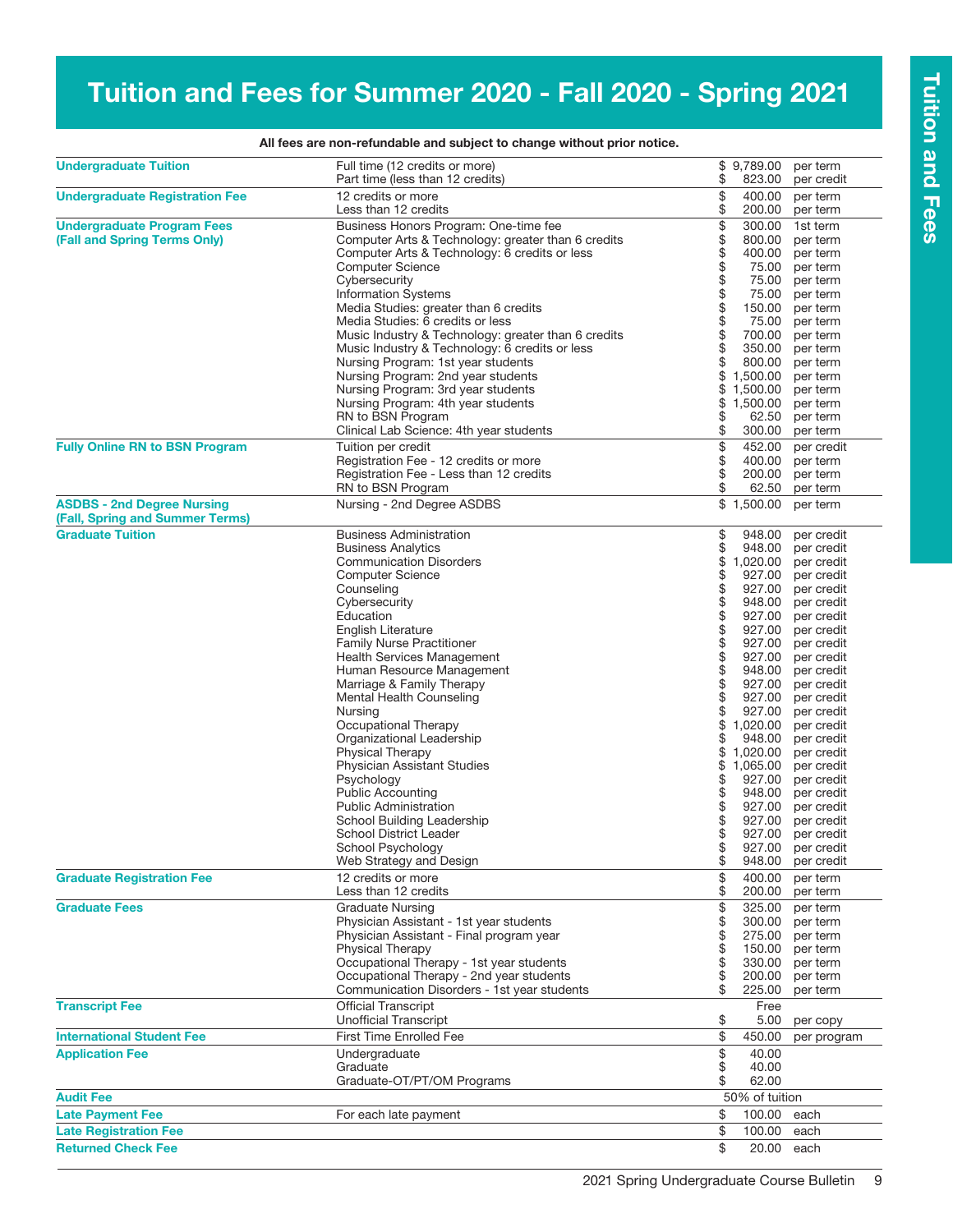# Course Fees for Summer 2020 - Fall 2020 - Spring 2021

|                      | <b>Undergraduate Fees</b> |                                          |             |
|----------------------|---------------------------|------------------------------------------|-------------|
|                      | <b>Course</b>             | <b>Title</b>                             | Fee         |
|                      | ACCT 261                  | <b>Computer App for Accountants</b>      | \$85.00     |
|                      | <b>BIOL 275</b>           | Cell Biology                             | \$150.00    |
|                      | <b>BIOL 370</b>           | <b>Biology Research I</b>                | \$150.00    |
|                      | <b>BIOL 355</b>           | Molecular Biology of the Cell            | \$150.00    |
|                      | <b>BIOL 360</b>           | Genetics                                 | \$150.00    |
|                      | <b>BIOL 366</b>           | Developmental Biology                    | \$150.00    |
|                      | BIOL 130A                 | Hum Anatomy & Physio I Lab               | \$80.00     |
|                      |                           |                                          |             |
|                      | BIOL 131A                 | Hum Anatomy & Physio II Lab              | \$<br>80.00 |
|                      | <b>BIOL 160A</b>          | General Biology I Lab                    | \$<br>80.00 |
|                      | <b>BIOL 161A</b>          | General Biology II Lab                   | \$<br>80.00 |
|                      | <b>BIOL 244</b>           | Microbiome                               | \$150.00    |
|                      | <b>BIOL 265A</b>          | Microbiology Lab                         | \$150.00    |
|                      | <b>BIOL 252</b>           | Plant Biology                            | \$80.00     |
|                      | <b>BIOL 440</b>           | <b>Advanced Research</b>                 | \$150.00    |
|                      | <b>BIOL 424</b>           | Neurobiology                             | \$150.00    |
|                      | <b>BIOL 460</b>           | Capstone Research in Biology             | \$150.00    |
|                      | <b>CHEM 354</b>           | Biochemistry                             | \$150.00    |
|                      | CHEM 160A                 | General Chemistry I Lab                  | \$80.00     |
|                      | CHEM 161A                 | General Chemistry II Lab                 | 80.00<br>\$ |
|                      | CHEM 260A                 | Organic Chemistry I Lab                  | \$<br>80.00 |
|                      | CHEM 261A                 | Organic Chemistry II Lab                 | \$<br>80.00 |
|                      | CLSC 410A                 | Hematology Lab                           | \$<br>80.00 |
|                      | CLSC 415A                 | Diagnostic Microbiology I Lab            | \$<br>80.00 |
|                      | CLSC 420A                 | Clinical Chemistry I Lab                 | \$<br>80.00 |
|                      | <b>CLSC 430A</b>          | Immunohematology   Lab                   | \$<br>80.00 |
|                      | <b>CMDS 498</b>           | <b>Clinical Process III</b>              | \$105.00    |
|                      | <b>EXSC 460</b>           | <b>Exercise Physiology</b>               |             |
|                      |                           |                                          | \$125.00    |
|                      | <b>EXSC 490</b>           | <b>Exercise Testing and Prescription</b> | \$125.00    |
|                      | <b>EXSC 493</b>           | Resources for the Exercise Physiologist  | \$350.00    |
|                      | HLCS 303A                 | Hum Anatomy w/Cadaver Lab                | \$375.00    |
|                      | <b>HLSC 410</b>           | Applied Neurosci/Rehab Prof              | \$200.00    |
|                      | <b>LAWS 220</b>           | Art of Legal Reasoning                   | \$105.00    |
|                      | LAWS/POLS 361             | <b>Constitutional Law Policy</b>         | \$105.00    |
|                      | <b>MATH 115</b>           | Math for Liberal Arts                    | \$110.00    |
|                      | <b>MATH 116</b>           | College Algebra                          | \$110.00    |
|                      | <b>MGMT 255</b>           | Info Systems for Mgmnt                   | \$85.00     |
|                      | <b>NURS 401</b>           | Community Health Nursing                 | \$130.00    |
|                      | OCTR <sub>209</sub>       | <b>Advanced Clinical Ed</b>              | \$250.00    |
|                      | <b>OCTR 210</b>           | <b>Advanced Clinical Ed</b>              | \$250.00    |
|                      | OCTR 214                  | <b>Adulthood and Maturity</b>            | \$250.00    |
|                      | OCTR 260                  | OT Practice Assistant and Child Adol     | \$250.00    |
|                      | <b>PARA 206</b>           | Substantive Law/Document Draft           | \$105.00    |
|                      | <b>PARA 300</b>           | Legal Research/Writing II                | \$105.00    |
|                      | <b>PARA 302</b>           | Litigation                               | \$105.00    |
|                      | <b>PARA 400</b>           | Law Office Management                    | \$105.00    |
|                      | <b>PARA 410</b>           | <b>Advanced Seminar Para Studies</b>     | \$105.00    |
|                      | <b>PHYS 160</b>           | Physics for Life Science I               | \$80.00     |
|                      | <b>PHYS 161</b>           | Physics for Life Science II              | \$<br>80.00 |
|                      | <b>VETC 101</b>           | Introduction to Veterinary Science       | \$80.00     |
|                      |                           |                                          |             |
|                      | VETC 256A                 | Anatomy of Domestic Animals              | \$240.00    |
|                      | <b>VETC 258</b>           | Animal Handling & Restraint              | \$180.00    |
|                      | VETC 306A                 | <b>Clinical Laboratory Techniques</b>    | \$160.00    |
|                      | VETC 350A                 | <b>Clinical Nursing</b>                  | \$560.00    |
|                      | <b>VETC 360</b>           | Fundamentals of Animal Research          | \$250.00    |
|                      | <b>VETC 496</b>           | Externship II                            | \$150.00    |
| <b>Graduate Fees</b> |                           |                                          |             |
|                      | <b>Course</b>             | <b>Title</b>                             | Fee         |
|                      | <b>CNSL 687</b>           | Counseling/Mental Health Counseling      | \$240.00    |
|                      | <b>CNSL 655</b>           | Counseling & Applications II             | \$150.00    |
|                      | <b>CMDS 620</b>           | Clinical Practicum I                     | \$170.00    |
|                      | <b>CMDS 621</b>           | Adv. In House Clinical Pract             | \$155.00    |
|                      | <b>CMDS 800</b>           | Pre-clinic Workshop                      | \$100.00    |
|                      | <b>NURS 700</b>           | Nurse ED or ADM Practicum                | \$130.00    |
|                      |                           | Nurs Clinical 1                          | \$130.00    |
|                      | <b>NURS 771</b>           |                                          |             |
|                      | PHAS 500A                 | Gross Anatomy                            | \$375.00    |
|                      | <b>PHTR 507</b>           | Gross Anatomy Lab                        | \$ 375.00   |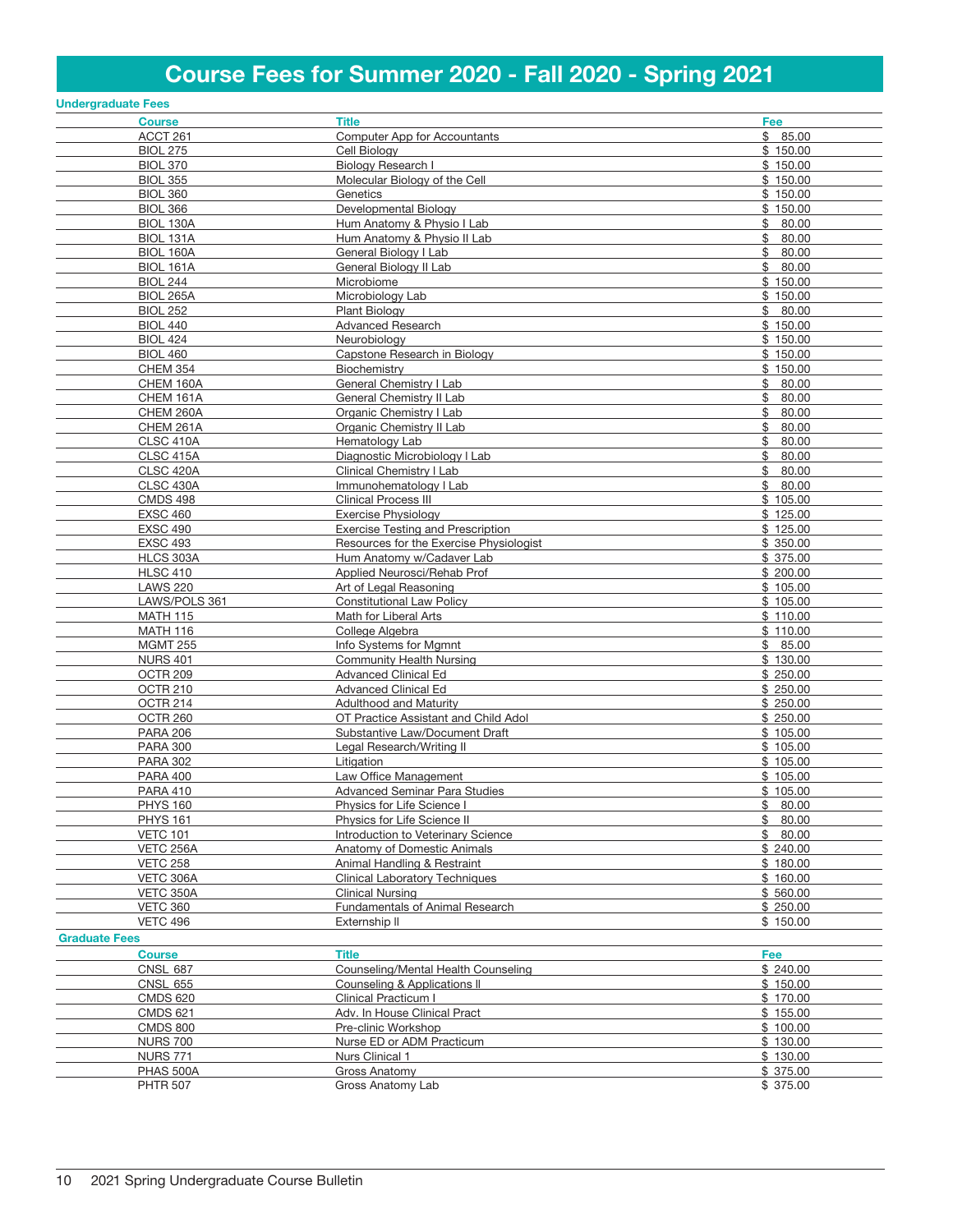# Immunization Requirements

All students enrolling for six or more credits must be in full compliance with the New York State Immunization law, and will not be permitted to register for classes without proof of one MMR and submission of a completed meningitis form. The remaining documentation must be submitted within 30 days of the start of the semester. If the documentation is not submitted, the student will not be allowed to continue attending classes and will be dropped from his/her courses without refund (full tuition liability).

There are several ways to comply with the immunization requirements:

#### MENINGOCOCCAL MENINGITIS

The New York Public Health Law requires that colleges distribute information about Meningococcal Meningitis disease and vaccination to *all* students registered for six or more credits. Students are required to decide whether or not to be immunized for Meningitis and to submit a form that formally confirms their decision. The completed form can be submitted electronically to the Office of the Registrar at https://mercy.formstack. com/forms/meningitis form or is available on Mercy Connect on the student tab under Immunization. The form or vaccine records can additionally be emailed to Registrar@mercy.edu or faxed to 914-674-7516.

### MEASLES, MUMPS, AND RUBELLA (MMR)

The New York Public Health Law requires that all college students born after December 31, 1956 who are taking six or more credits in a semester provide a certificate documenting immunity to measles, mumps, and rubella (MMR) before their first term of study.

#### Measles: Two doses are required.

1<sup>st</sup> Dose administered after the age of 12 months. 2<sup>nd</sup> Dose administered more than 30 days after the first dose and after the age of 15 months.

In the alternative, the student can present medical proof of the disease or laboratory proof of immunity (student must submit a copy of the lab report).

#### Mumps: One Dose

One dose administered after the age of 12 months or laboratory proof of immunity (student must submit a copy of the lab report).

#### Rubella: One Dose

One dose administered after the age of 12 months or laboratory proof of immunity (student must submit a copy of the lab report).

The MMR combined vaccination fulfills the requirement for one dose of measles, one mumps, and one rubella immunization; however, a second measles vaccine, administered at least 30 days after the first dose, is required. Because the combined vaccine was not available in the United States before January 1, 1972, no MMR immunizations administered before that date are acceptable for US students.

For more information about immunization, please contact your doctor or the NYS Department of Health website at www.health.state.ny.us

### SUBMIT IMMUNIZATION RECORDS

To be fully compliant with both Immunization requirements, documentation must be received within 30 days of the start of the term.

- 1. Immunization vaccine records can be uploaded electronically to https://mercy.formstack.com/ forms/immunization\_file\_upload or submitted on Mercy Connect on the student tab under Immunization. Vaccine records can be emailed to Registrar@mercy.edu or faxed to 914-674-7516, but for secure receipt and processing we encourage direct upload on the provided link or on Mercy Connect.
- 2. The Meningococcal Meningitis Vaccination form can be submitted electronically to the Office of the Registrar at https://mercy.formstack.com/forms/meningitis form or is available on Mercy Connect on the student tab under Immunization. The form or vaccine records can additionally be emailed to Registrar@mercy.edu or faxed to 914-674-7516, but for secure receipt and processing we encourage direct upload on the provide link or on Mercy Connect.